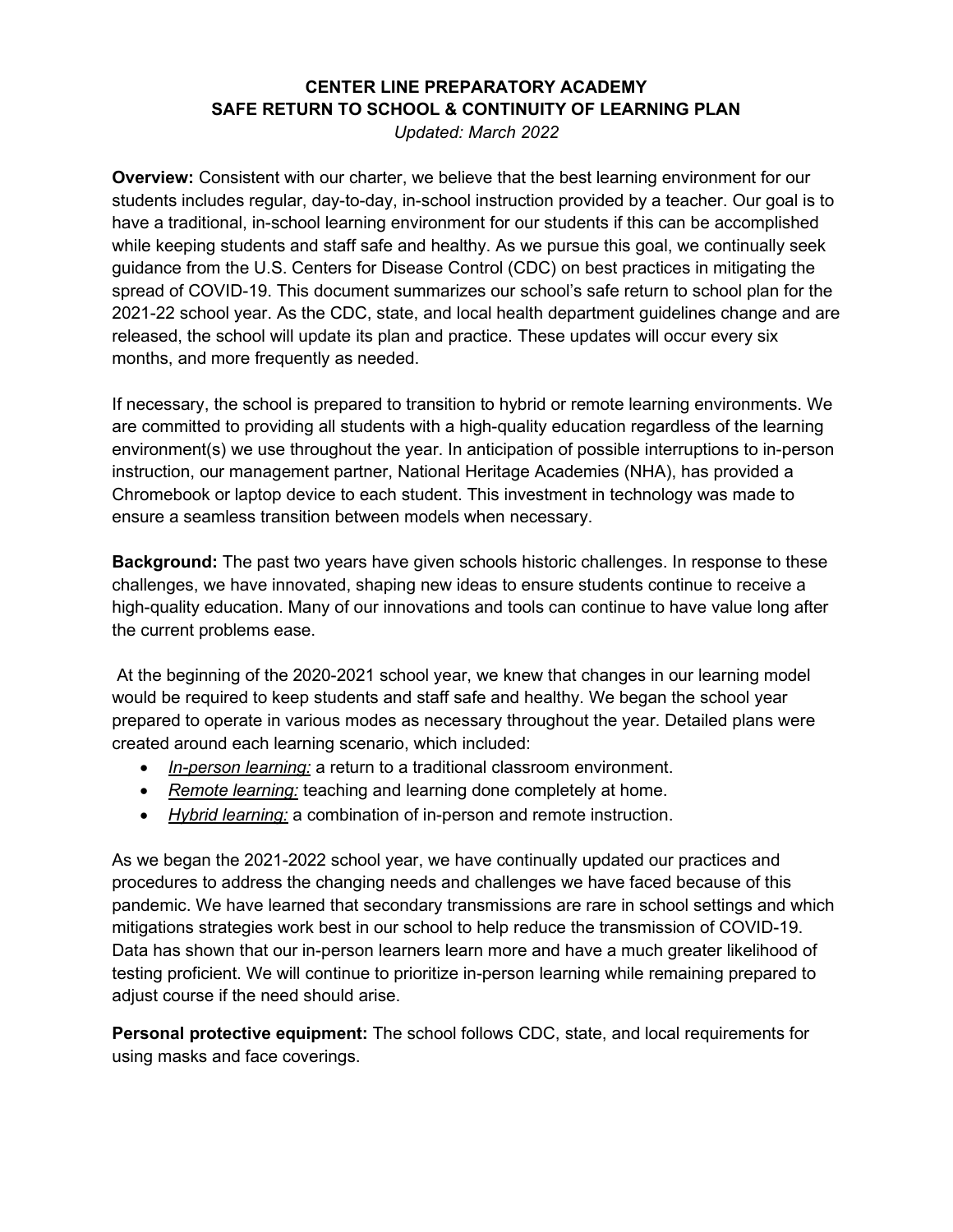Masks are recommended but not required for all staff, students, and visitors. Persons with exposure to COVID-19 or experiencing symptoms should wear a mask for at least 10 days. The school will support students and staff who choose to continue wearing a mask.

**Social/physical distancing:** The school uses staggered arrival times and/or multiple entrances/exits to allow for social distancing. Students keep their personal items separate and in individually labeled cubbies, containers, or lockers. Students transition between classrooms at staggered times to allow for social distancing at lockers. Students should not be sharing personal materials such as pens, pencils, etc. Each classroom has materials to disinfect commonly shared items such as computers and curricular tools.

**Hygiene and cleaning:** We have made several significant changes with our janitorial service partner, Aramark, such as increasing manpower, changes in management structure, improved training, greater accountability, and monthly performance audits. In addition to baseline janitorial services, Aramark also provides additional cleaning services due to COVID-19. These include:

- All high touch point locations light switches, door handles, bathroom faucet handles, and so on – are disinfected and cleaned at least once a day in accordance with the CDC guidance.
- All cleaning materials are EPA-approved for use against COVID-19.
- Aramark provides the school all necessary materials.
	- $\circ$  Aramark is ensuring that each classroom has hand sanitizer, a spray bottle of disinfectant cleaner, paper towels, and instructions on how to properly use the provided materials when additional cleaning/disinfecting is needed in classrooms.
	- o Aramark is also ensuring that the school stocks plenty of hand soap to stay ahead of any shortage. Soap, hand sanitizer, and disinfectant cleaner are refilled, as necessary.
- All janitorial staff have been trained on cleaning and disinfecting specifically for COVID-19.
- Facilities Preparedness and Response Plan (attached as Appendix A)
	- $\circ$  Following CDC guidelines, we have created an action plan to be used if there is a suspected or confirmed case of COVID-19 in the school building. This plan includes disinfection and cleaning tasks based on the timeline of when a suspected or confirmed case was last in the school building.
- We store cleaning and disinfection products safely and in compliance with standards.

In addition to the added efforts of our provider of janitorial services, we are all joining in the effort to promote safe hygiene habits. Handwashing posters instructing and reinforcing proper handwashing techniques are placed in bathrooms. Hand sanitizing stations are available throughout the building.

Desks are disinfected in between classes and all hands-on classroom materials are disinfected between each student group. Each classroom has materials to disinfect commonly shared items such as computers and curricular tools.

**Monitoring student and staff health:** NHA monitors and follows all federal, state, and local requirements as it relates to COVID-19 safety procedures. NHA also, in conjunction with our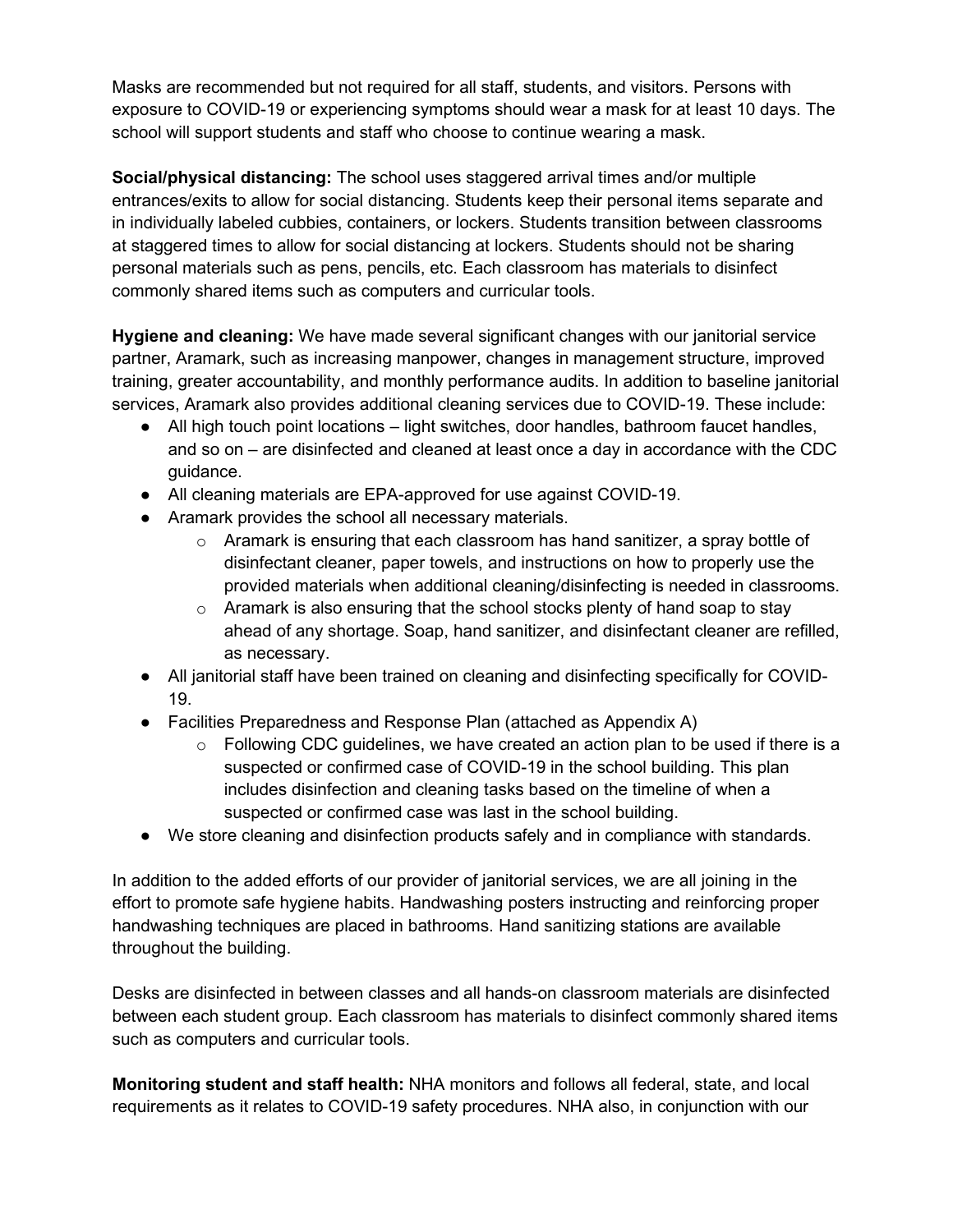epidemiologist, reviews federal and state recommendations and follows them as necessary to ensure the safety of our students and staff and to ensure the continuity of in-person learning.

If an employee or student shows COVID-19 symptoms, they are sent home or to an identified isolation room until they can be safely picked up.

If there is a confirmed case, the school works with its NHA Business Partner (BP) to report the case to the local health department. If necessary, the BP partners with the NHA Communications team to ensure proper stakeholders are notified timely, while ensuring compliance with employee and student confidentiality and HIPAA requirements. Staff and students with probable or confirmed cases of COVID-19 can return to school after they have complied with current CDC and/or state isolation guidelines.

**Vaccinations:** NHA has provided us up-to-date information and resources on vaccination in our state and county.

**Continuity of Learning for Special Populations:** Students with IEPs or 504s access the same learning opportunities offered to general education students. These learning activities and supports address student needs identified in their IEP/504 to the extent appropriate. To accomplish this, special education providers collaborate with general education teachers to ensure provision of accommodations and modifications (when appropriate) that allow students to access learning opportunities. Individualized accommodations are documented and shared with classroom teachers for each student. English Learning (EL) teachers work with classroom teachers to provide necessary scaffolds to schoolwork to ensure that EL students have access to the core content.

The school complies with the regulations imposed by the state and by the Individuals with Disabilities Education Act (IDEA) ensures that all children with disabilities receive an Individual Educational Program (IEP) designed to address their unique needs. All required components of the IEP are addressed, including a description of the student's present level of academic achievement and functional performance, including disability-related needs, goals and objectives, supplemental aides and services, program services, ancillary services, and extended school year.

All students with disabilities are considered general education students first. Each IEP is designed to assure that eligible students receive a free appropriate public education (FAPE) and specialized instruction delivered by highly qualified special education staff within the least restrictive environment (LRE). Before school opens, we review registration forms to identify students with current IEPs from previous schools attended. We inform parents of their rights, procedures, and responsibilities under special education law. Decisions about an IEP are made by the school's IEP Team. This team has required participants, including general and special education providers and administrators. Parents are also encouraged to join the IEP Team.

As much as appropriate, children who are disabled are educated with children who are nondisabled. Special classes, separate schooling, or other removal of children with disabilities from the regular educational environment occurs only if the nature or severity of the disability is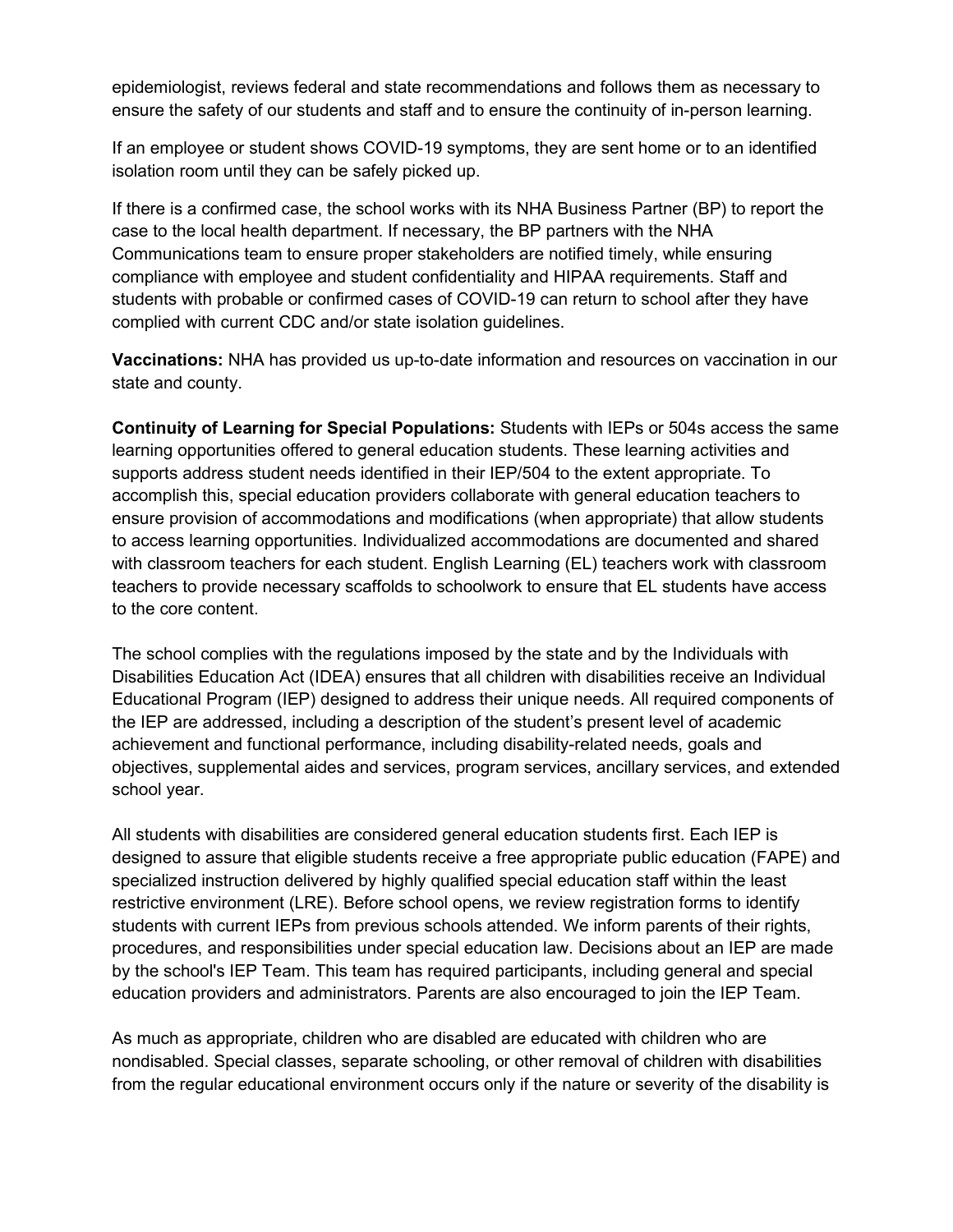such that satisfactory education in regular classes with supplemental aids and services cannot be achieved.

To meet LRE requirements, the school ensures that a continuum of placement options is available to students with disabilities, including:

- services provided within the general education classroom;
- pull-out services;
- special classes;
- home instruction;
- instruction in hospitals and institutions; and
- in special circumstances, access to programs and services in settings outside the school.

The Individualized Education Program Team (IEPT) makes decisions about student placement.

**Continuity of food services:** We meet all guidance and procedures set forth by the CDC and by state and local health departments related to food service models and operations for students. We provide staff additional PPE, including gloves, masks, cleaning chemicals, and hand sanitizer. Sneeze guards have been added to all food distribution carts. Cutlery, seasonings, and sauces are placed directly on individual trays. Staff are trained on food safety standards on a regular basis and abide by all safety regulations. Students eat in their classrooms or in the gymnasium/cafeteria with appropriate social distancing.

In the event of a COVID-19 outbreak, we work with school nutrition agencies and local health departments to ensure that we comply with all requirements. We continue serving food when schools are closed when that is allowed and can be done safely. We continue to provide meal service to the extent applicable. We notify parents when food is available via the SchoolMessenger system (which can send emails and texts to each family), school newsletters and updates, and our website as appropriate.

**Mental health, behavioral, and emotional support services and support:** Traumatic experiences like COVID-19 can impact learning, behavior, and relationships at school. Research clearly indicates that a traumatic experience in childhood can diminish concentration, memory, and the development of language that children need to be successful at school. The COVID-19 pandemic is affecting not just our children's physical health and academic experience, but it is taking a deep emotional toll as well. We believe children's well-being comes first, and that young people like adults, learn best when they are happy, safe, calm, and cared for properly

As educators, we need to do everything in our arsenal to reduce the effects of trauma so that students can learn at an optimal level. Trauma does not discriminate between urban and suburban students as people will perceive threats like COVID-19 in their own way. It is imperative that our organization continues to nurture the hearts and minds of our children and staff and show a thoughtful, innovative

NHA's Leadership Summit, held during the summer, included a general session to discuss